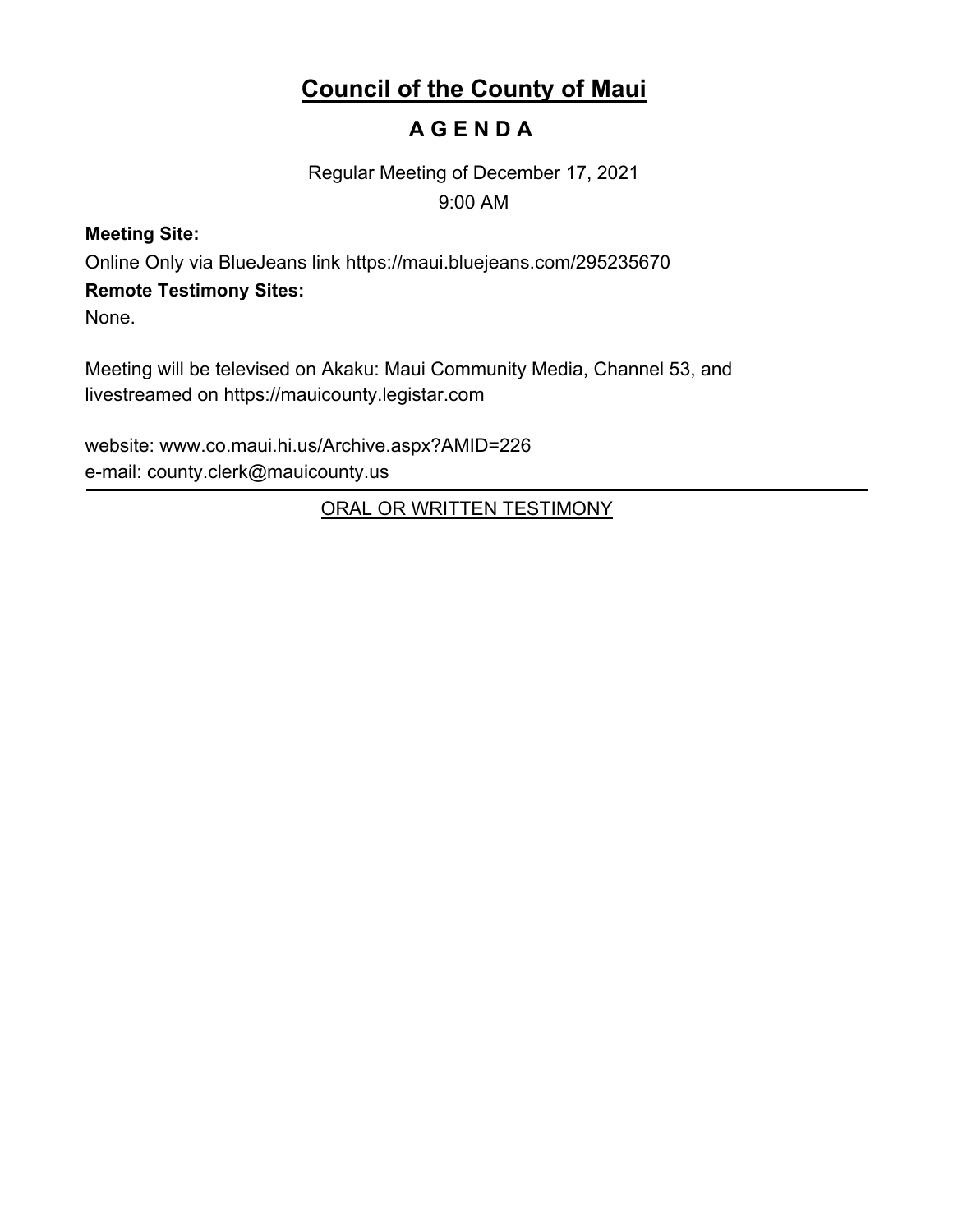ORAL OR WRITTEN TESTIMONY on any agenda item will be accepted. Each testifier shall be allowed to speak for up to three minutes on each item. If approved by the presiding officer and announced prior to any oral testimony being taken, the testifier may be allowed one minute to conclude the testimony on the item. The time limits for testimony at a Council meeting may be modified, if the modification is initiated by the presiding officer and approved by a majority of the Council; provided that a modification would apply equally to all testifiers and all items. No further oral testimony by the testifier on the item shall be permitted. An individual's request to testify may be deemed withdrawn if the individual does not answer when called to testify.

Individuals may provide oral testimony by phone or video conference. To join the meeting by phone, call 1-408-317-9253 and input meeting code 295235670. To join by video conference, use the following link: https://maui.bluejeans.com/295235670.

Testifiers will be asked to disconnect from the video conference meeting once their testimony has concluded. Once the testimony period has closed, only the Councilmembers, staff, and designated resource persons will be connected to the video conference meeting. All other individuals will be disconnected. They will be able to view the remainder of the meeting on Akaku Channel 53 or on https://mauicounty.legistar.com/. Individuals may be disconnected from the meeting for breaking decorum.

If the connection between any testifier and the video conference is lost, the meeting will still continue. Members of the public interested in information about offering testimony on an agenda item may contact the Office of the County Clerk (808-270-7748) prior to the meeting.

If written testimony is e-mailed or faxed (808-270-7171), it must be received at least 24 hours prior to the meeting; provided, that if a meeting will be held on a Monday, written testimony shall be received by 12:00 noon on the business day preceding the meeting.

AGENDA--MAUI COUNTY COUNCIL--December 17, 2021--Regular Meeting Page 2

## **A. ROLL CALL**

#### **B. OPENING REMARKS:**

COUNCIL CHAIR ALICE LEE

## **C. PLEDGE OF ALLEGIANCE**

#### **D. TESTIMONY ON CEREMONIAL RESOLUTIONS**

#### **E. CEREMONIAL RESOLUTIONS:**

Reso "HONORING THE EXTRAORDINARY AND FRUITFUL LIFE OF THE LATE PETER DAMON BALDWIN"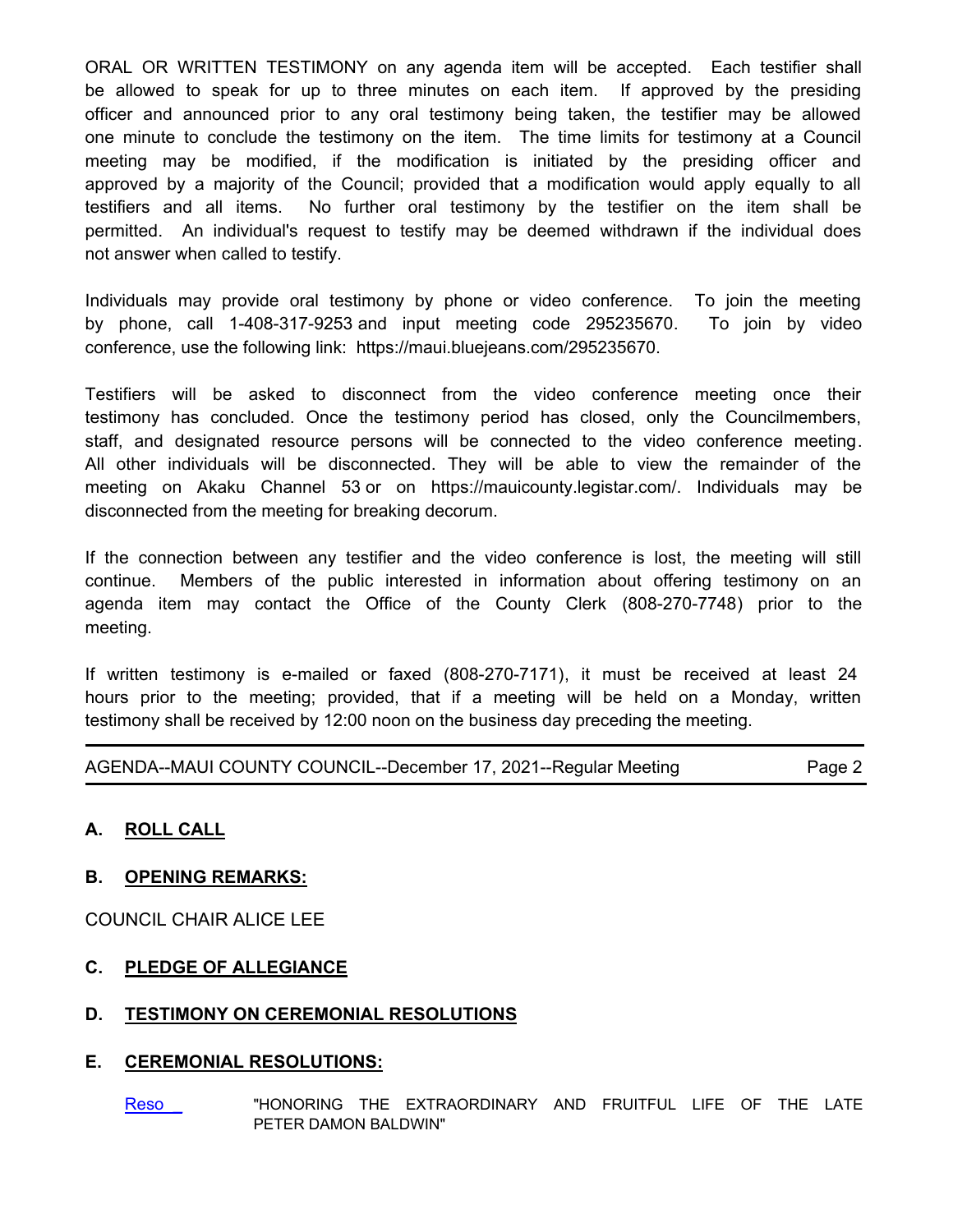## **F. SET THE CONSENT CALENDAR**

#### **G. PRESENTATION OF WRITTEN OR ORAL TESTIMONY**

#### **H. MINUTES:**

[M-211001](http://mauicounty.legistar.com/gateway.aspx?m=l&id=/matter.aspx?key=11731) Regular Meeting of October 1, 2021

#### **I. ACTION ON THE CONSENT CALENDAR**

#### NONE.

#### **J. COUNTY COMMUNICATIONS:**

#### **1. COUNTY COMMUNICATIONS:**

[CC 21-556](http://mauicounty.legistar.com/gateway.aspx?m=l&id=/matter.aspx?key=11728) MAYOR, notifying of his veto of Bill No. 111 (2021), entitled "A BILL FOR AN ORDINANCE AMENDING CHAPTER 2.96, MAUI COUNTY CODE, RELATING TO RESIDENTIAL WORKFORCE HOUSING POLICY APPLICANT SELECTION PRIORITY".

> *With reference to this agenda item, the Council may reconsider the vote upon the bill and may override the Mayor's veto as provided for in Subsection 4-3.1 of the Revised Charter of the County of Maui (1983), as amended.*

- [CC 21-557](http://mauicounty.legistar.com/gateway.aspx?m=l&id=/matter.aspx?key=11736) MAYOR, providing comments relating to Bill 135 (2021), entitled "A BILL FOR AN ORDINANCE ESTABLISHING CHAPTER 20.42, MAUI COUNTY CODE, TO PROHIBIT THE SALE, USE, OR DISTRIBUTION OF NON-MINERAL SUNSCREENS".
- [CC 21-558](http://mauicounty.legistar.com/gateway.aspx?m=l&id=/matter.aspx?key=11735) MAYOR, providing comments relating to Bill 118 (2021), Draft 1, entitled "A BILL FOR AN ORDINANCE AMENDING CHAPTER 3.48, MAUI COUNTY CODE, RELATING TO REAL PROPERTY DEDICATED AS ʻāINA KŪPUNA".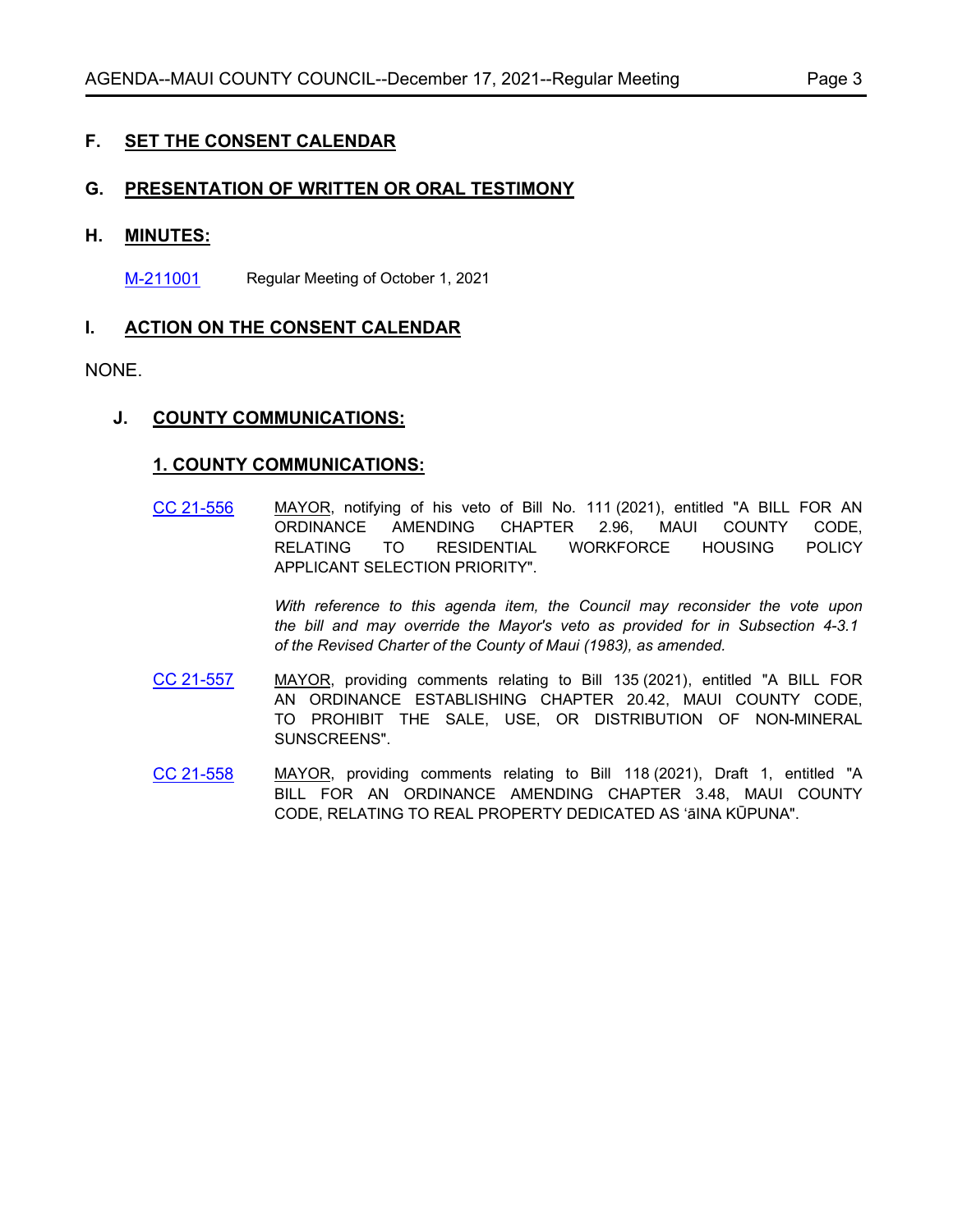- [CC 21-559](http://mauicounty.legistar.com/gateway.aspx?m=l&id=/matter.aspx?key=11737) BUDGET DIRECTOR, transmitting the following:
	- 1. A proposed bill entitled "A BILL FOR AN ORDINANCE AMENDING APPENDIX A OF THE FISCAL YEAR 2022 BUDGET FOR THE COUNTY OF MAUI AS IT PERTAINS TO PART II, SPECIAL PURPOSE REVENUES - SCHEDULE OF REVOLVING/SPECIAL FUNDS FOR FISCAL YEAR 2022, EMERGENCY FUND (DEPARTMENT OF PUBLIC WORKS, DECEMBER SEVERE WEATHER EVENT)";
	- 2. A proposed bill entitled "A BILL FOR AN ORDINANCE AMENDING THE FISCAL YEAR 2022 BUDGET FOR THE COUNTY OF MAUI AS IT PERTAINS TO APPENDIX C - CAPITAL IMPROVEMENT PROJECTS, DEPARTMENT OF PUBLIC WORKS (DECEMBER SEVERE WEATHER EVENT)";
	- 3. A proposed bill entitled "A BILL FOR AN ORDINANCE AMENDING THE FISCAL YEAR 2022 BUDGET FOR THE COUNTY OF MAUI AS IT PERTAINS TO APPENDIX D - CONDITIONAL LANGUAGE, EMERGENCY FUND (DEPARTMENT OF PUBLIC WORKS, DECEMBER SEVERE WEATHER EVENT)"; and
	- 4. A copy of the Mayorʻs Emergency Proclamation, effective December 5, 2021.
- [CC 21-560](http://mauicounty.legistar.com/gateway.aspx?m=l&id=/matter.aspx?key=11742) BUDGET DIRECTOR, transmitting the following proposed bills entitled:
	- 1. "A BILL FOR AN ORDINANCE AMENDING APPENDIX A OF THE FISCAL YEAR 2022 BUDGET FOR THE COUNTY OF MAUI AS IT PERTAINS TO PART II. SPECIAL PURPOSE REVENUES SCHEDULE OF REVOLVING/SPECIAL FUNDS FOR FISCAL YEAR 2022, OPEN SPACE, NATURAL RESOURCES, CULTURAL RESOURCES, AND SCENIC VIEWS PRESERVATION FUND (KE AO HALIʻI)"; and
	- 2. "A BILL FOR AN ORDINANCE AMENDING THE FISCAL YEAR 2022 BUDGET FOR THE COUNTY OF MAUI AS IT PERTAINS TO APPENDIX D - CONDITIONAL LANGUAGE, OPEN SPACE, NATURAL RESOURCES, CULTURAL RESOURCES, AND SCENIC VIEWS PRESERVATION FUND (KE AO HALIʻI)".
- [CC 21-561](http://mauicounty.legistar.com/gateway.aspx?m=l&id=/matter.aspx?key=11732) FIRE CHIEF, transmitting a proposed resolution entitled "AUTHORIZING THE COUNTY TO ENTER INTO AN AGREEMENT REGARDING THE PLACEMENT AND MAINTENANCE OF RESCUE TUBES AT MAUI COUNTY BEACH PARKS".
- [CC 21-562](http://mauicounty.legistar.com/gateway.aspx?m=l&id=/matter.aspx?key=11733) ACTING CHIEF OF POLICE, transmitting a proposed resolution entitled "AUTHORIZING ACCEPTANCE OF THE DONATION OF BOMB SQUAD EQUIPMENT AND SAFETY GEAR FROM THE HAWAII DEPARTMENT OF DEFENSE, OFFICE OF HOMELAND SECURITY TO THE COUNTY OF MAUI, PURSUANT TO CHAPTER 3.56, MAUI COUNTY CODE".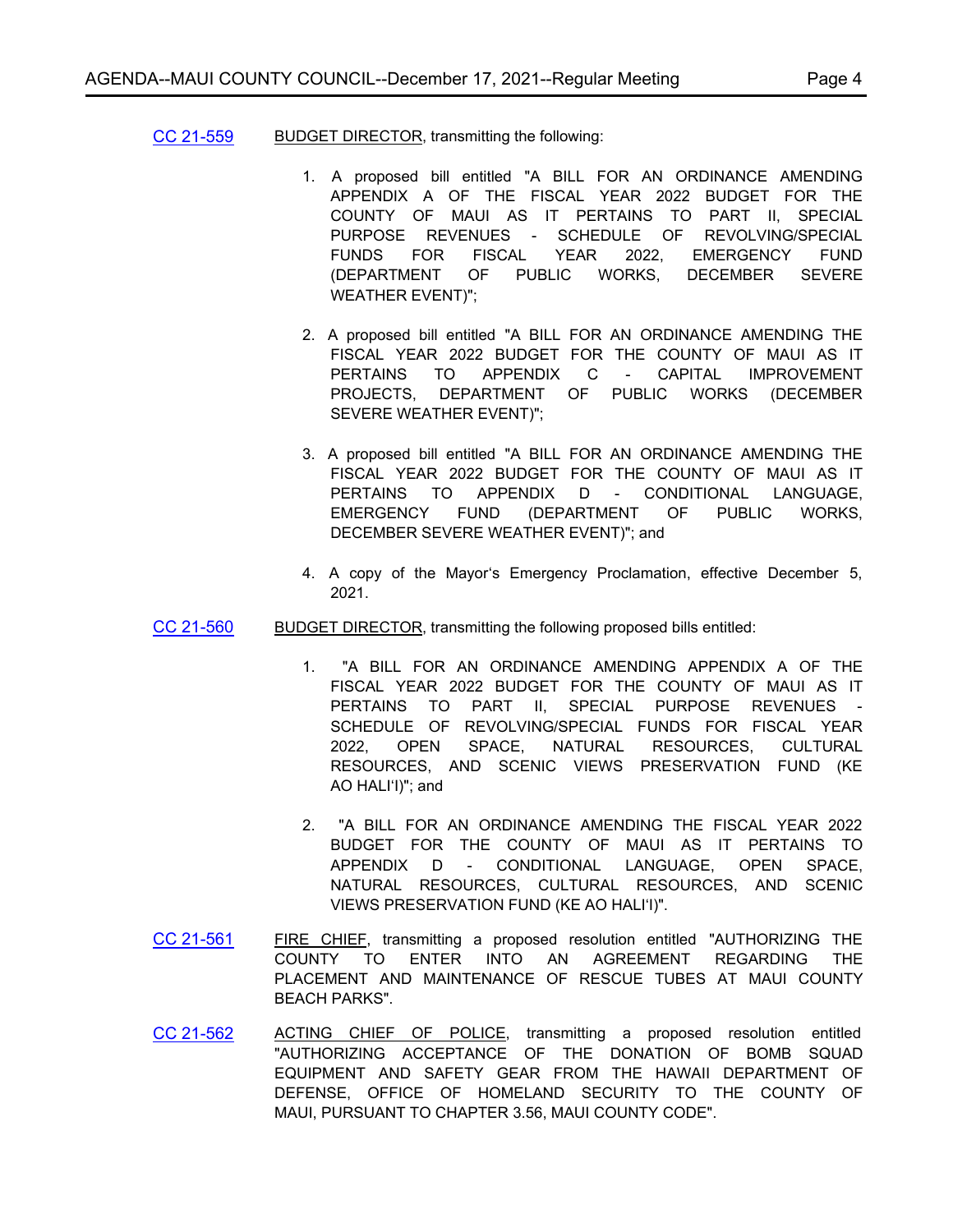[CC 21-563](http://mauicounty.legistar.com/gateway.aspx?m=l&id=/matter.aspx?key=11734) COUNCILMEMBER KING, transmitting a proposed resolution entitled "APPROVING THE HAWAII STATE ASSOCIATION OF COUNTIESʻ OFFICERS AND ALTERNATES FOR THE TERM ENDING JANUARY 31, 2023".

## **2. GENERAL COMMUNICATIONS:**

- [GC 21-7](http://mauicounty.legistar.com/gateway.aspx?m=l&id=/matter.aspx?key=11729) CAROL K. REIMANN, VICE PRESIDENT, A&B PROPERTIES HAWAII, LLC, SERIES T, submitting the 2021 Annual Report pursuant to Condition No. 2 of Ordinance No. 4385, Waiʻale Project District South change in zoning.
- [GC 21-8](http://mauicounty.legistar.com/gateway.aspx?m=l&id=/matter.aspx?key=11730) NOAH WALIN, PROJECT COORDINATOR, CMBY 2011 INVESTMENT, LLC, submitting the 2021 Annual Report in accordance with Condition No. 22 of the State Land Use Commission Findings of Fact, Conclusions of Law and Decision and Order, in Docket No.: A13-797.

### **K. COMMITTEE REPORTS:**

#### **Budget, Finance, and Economic Development Committee**

- [CR 21-131](http://mauicounty.legistar.com/gateway.aspx?m=l&id=/matter.aspx?key=11738) Recommending the following:
	- 1. **ADOPTION** of resolution authorizing the acquisition of 10,878 square feet of real property identified as tax map key (2) 5-6-002:002, situated at Kaunakakai, Molokai, Hawaii, to be used for the relocation of the Puko'o Fire Station, for an amount not to exceed \$300,000 and customary expenses; and
	- 2. **FILING** of communication.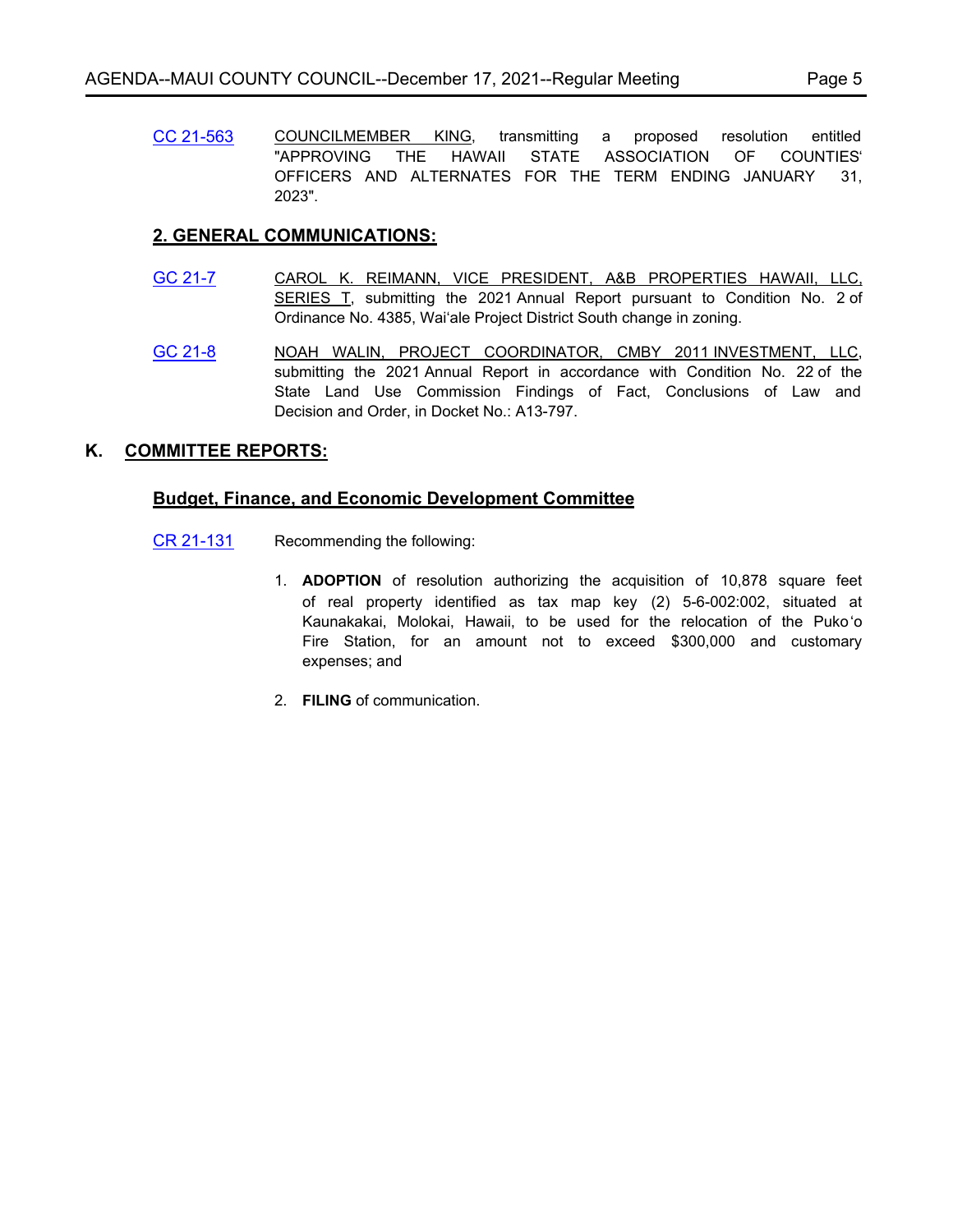- [CR 21-132](http://mauicounty.legistar.com/gateway.aspx?m=l&id=/matter.aspx?key=11739) Recommending the following:
	- 1. **FIRST READING** of bill to amend the Fiscal Year 2022 Budget by: 1) increasing Bond/Lapsed Bond revenues by \$484,650; 2) amending Section 4.A.4.b.(1), Department of Environmental Management, Wailuku-Kahului Community Plan Area, Sanitation, Bond Fund, by adding a project entitled "Central Maui Landfill Entrance Facility Traffic Improvements" in the amount of \$484,650; and 3) adjusting the totals accordingly;
	- 2. **FIRST READING** of bill to amend the Fiscal Year 2022 Budget, Appendix C, Capital Improvement Projects, by adding a project and project description under the Department of Environmental Management, Wailuku-Kahului Community Plan Area, for Central Maui Landfill Entrance Facility Traffic Improvements in the amount of \$484,650; and
	- 3. **FIRST READING** of bill to amend the Fiscal Year 2022 general obligation bond authorization ordinance by adding an appropriation for the Wailuku-Kahului Community Plan Area, Sanitation, for a project entitled "Central Maui Landfill Entrance Facility Traffic Improvements," in the amount of \$484,650, under the Department of Environmental Management.
- [CR 21-133](http://mauicounty.legistar.com/gateway.aspx?m=l&id=/matter.aspx?key=11743) Recommending the following:
	- 1. **FIRST READING** of bill to amend the Fiscal Year 2022 Budget by: 1) increasing Bond/Lapsed Bond revenues by \$248,108; 2) amending Section 4.H.2.a, Department of Transportation, Wailuku-Kahului Community Plan Area, Government Facilities, by adding "Bond Fund" and a project entitled "Central Maui Transit Hub" in the amount of \$248,108; and 3) adjusting the totals accordingly;
	- 2. **FIRST READING** of bill to amend the Fiscal Year 2022 Budget, Appendix C, Capital Improvement Projects, by increasing the appropriation for the Department of Transportation, Wailuku-Kahului Community Plan Area, Central Maui Transit Hub, in the amount of \$248,108; and
	- 3. **FIRST READING** of bill to amend the Fiscal Year 2022 general obligation bond authorization ordinance by adding an appropriation for the Wailuku-Kahului Community Plan Area, Government Facilities, for a project entitled "Central Maui Transit Hub," in the amount of \$248,108, under the Department of Transportation.

#### **Government Relations, Ethics, and Transparency Committee**

- [CR 21-134](http://mauicounty.legistar.com/gateway.aspx?m=l&id=/matter.aspx?key=11726) Recommending the following:
	- **1. ADOPTION** of resolution establishing a sister-city relationship with San Cristobal Island, Galapagos, Republic of Ecuador; and
	- **2. FILING** of communication.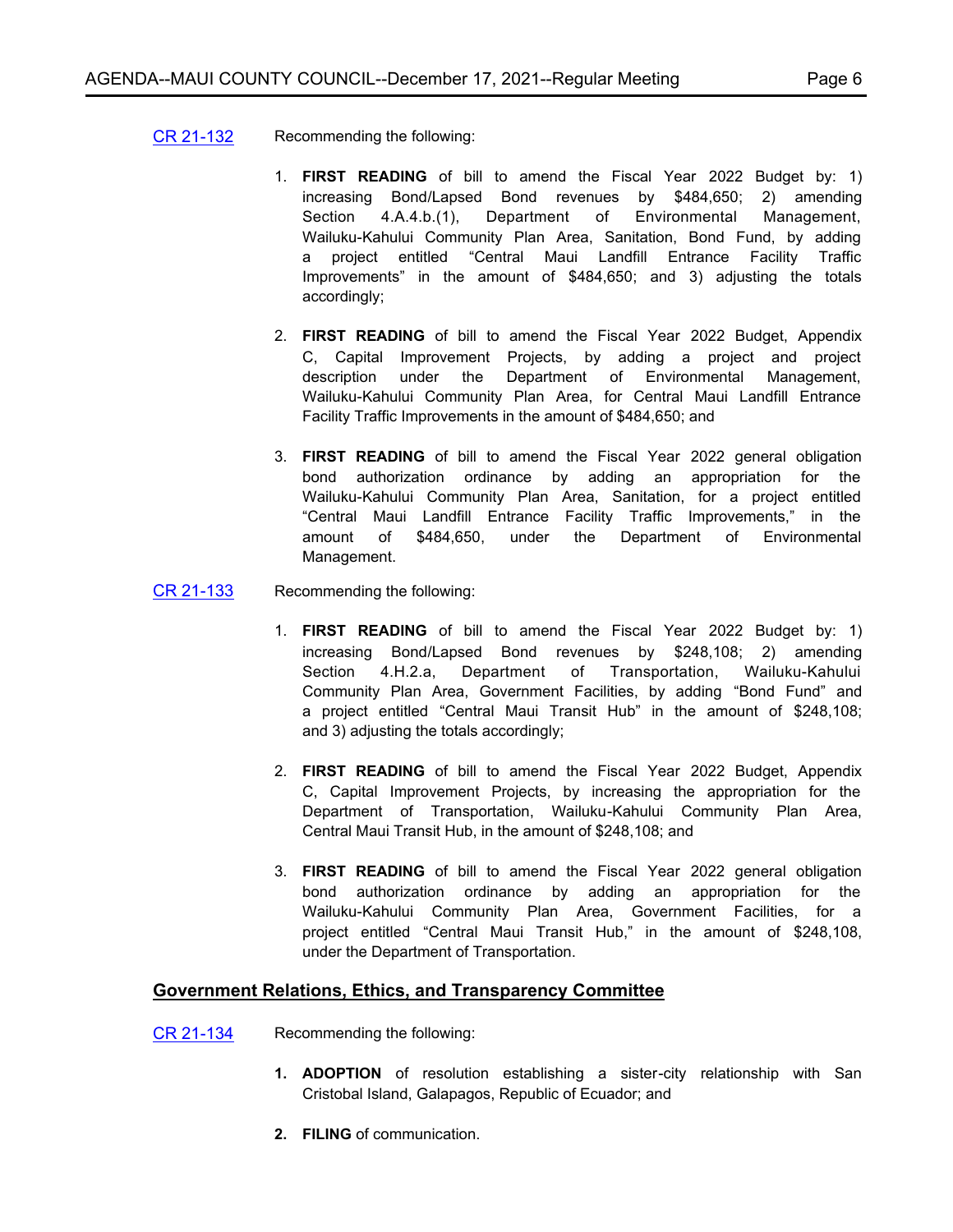#### [CR 21-135](http://mauicounty.legistar.com/gateway.aspx?m=l&id=/matter.aspx?key=11721) Recommending the following:

- **1. ADOPTION** of resolution approving the appointment of Edwina Wilson-Snyder to the Council on Aging, for a term expiring on March 31, 2025; and
- **2. ADOPTION** of resolution approving the appointment of John Tomoso to the Council on Aging, for a term expiring on March 31, 2022; and
- [CR 21-136](http://mauicounty.legistar.com/gateway.aspx?m=l&id=/matter.aspx?key=11722) Recommending **ADOPTION** of resolution approving the appointment of Alma Tassi to the Commission on Children and Youth, for a term expiring on March 31, 2023.
- [CR 21-137](http://mauicounty.legistar.com/gateway.aspx?m=l&id=/matter.aspx?key=11723) Recommending **ADOPTION** of resolution approving the appointment of Rainey Matthews to the Maui County Commission on Persons with Disabilities, for a term expiring on March 31, 2024.
- [CR 21-138](http://mauicounty.legistar.com/gateway.aspx?m=l&id=/matter.aspx?key=11724) Recommending **ADOPTION** of resolution approving the appointments of Advisory Committee Members Debra Hughes, Robin Knox, Mike Moran, and Robert Weltman; and Alternates Bruce Bond and Raymond Phillips, to the South Maui Advisory Committee.
- [CR 21-139](http://mauicounty.legistar.com/gateway.aspx?m=l&id=/matter.aspx?key=11725) Recommending **ADOPTION** of resolution approving the appointments of Advisory Committee Members Adrian Boone, Lucienne de Naie, Andrea Kealoha, Rebecca O'Day, and Timothy Wolfe; and Alternates Matthew McDonald and Nikhilananda, to the Pāi'a-Ha'iku Advisory Committee.

#### **Human Concerns and Parks Committee**

- [CR 21-140](http://mauicounty.legistar.com/gateway.aspx?m=l&id=/matter.aspx?key=11720) Recommending the following:
	- **1. ADOPTION** of resolution authorizing a grant of a 50-year lease of County recreational space located at Pa'ia, Maui, Hawaii, of approximately 1.46 acres, to Pa'ia Youth Council, Inc.; and
	- **2. FILING** of communication.

#### **L. RESOLUTIONS:**

NONE.

#### **M. ORDINANCES - SECOND AND FINAL READING:**

[Bill 149](http://mauicounty.legistar.com/gateway.aspx?m=l&id=/matter.aspx?key=11740)  (2021) "A BILL FOR AN ORDINANCE AMENDING SECTION 2.80B.070, MAUI COUNTY CODE, TO ADOPT THE UPDATED WEST MAUI COMMUNITY PLAN"

#### **N. UNFINISHED BUSINESS:**